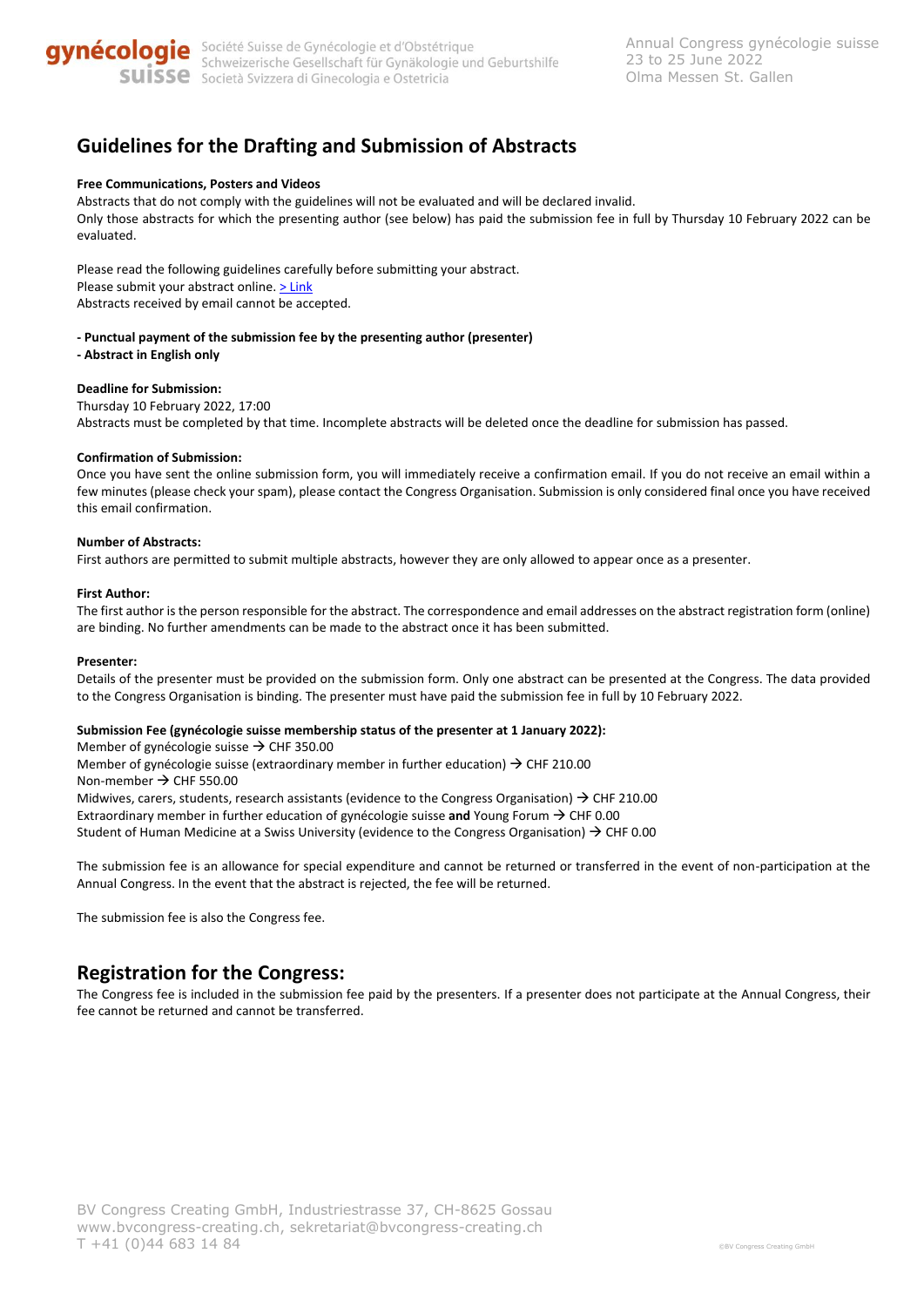

a. **Wording on the online form**

## **Abstract in English only**

- b. **Font:** The use of formatting (italics, superscripts or subscripts) is not permitted.
- **Tables:** If your abstract contains a complex table, please send this as an excel file to sekretariat@bvcongress-creating.ch.
- c. **Title, name of the authors, name of the presenter, clinic(s):** This information must be entered in the designated fields on the online form and not in the text field intended for the abstract. The abstracts will be assessed on an anonymous basis.
- d. **Length of the abstract:**

The maximum length for the abstract is 2500 characters incl. spaces.

- e. **Structure:**
- Introduction
- Material and Methods
- Results
- Conclusion
- **Structure Case Report:**
- Introduction
- Case Report
- Conclusion

## **Approval and Evaluation of published Abstracts:**

- It is permitted to present published abstracts at the Congress.
- Only unpublished abstracts will be considered for the awarding of prizes.
- Abstracts that have already been presented at other meetings will be considered for the awarding of prizes.

The following information must be provided at the time of submission of the abstract and on the welcome page of the presentation (see also presentation guidelines):

Has the presentation/abstract been published? Yes/No Reference information Digital publication, link

### **Disclosures:**

Collaborations with companies, institutes, etc. within the last 3 years that are associated with the abstract must be mentioned on the welcome page of the presentation.

### **Publication of the Abstracts:**

All abstracts that are approved for presentation will be published in the gynécologie suisse book of abstracts. The wording of the original abstract submitted will be retained. The editorial team will not make any orthographical changes to the text, nor will it make changes to its content. No further amendments can be made to the abstract once it has been submitted.

## **Evaluation and Terms and Conditions of Acceptance:**

### **1. Evaluation:**

The number of free communications, posters and videos is limited. gynécologie suisse scientific committee is responsible for the final selection and the decision with regards to the format of the presentation (free communication, poster or video), as well as the evaluation of the abstracts submitted. All decisions are final.

The Scientific Committee, led by Prof. David Baud (Lausanne) and Prof. Bruno Imthurn (Zurich) will assess the abstracts submitted according to the following criteria: originality, scientific content, clinical relevance.

### **2. Confirmation of Acceptance:**

First authors and presenters will be informed of their acceptance by 21 April 2022. Along with confirmation of acceptance, they will also receive detailed information concerning the presentation. This can also be viewed on [www.sggg-kongress.ch](http://www.sggg-kongress.ch/) or www.f.sggg-kongress.ch.